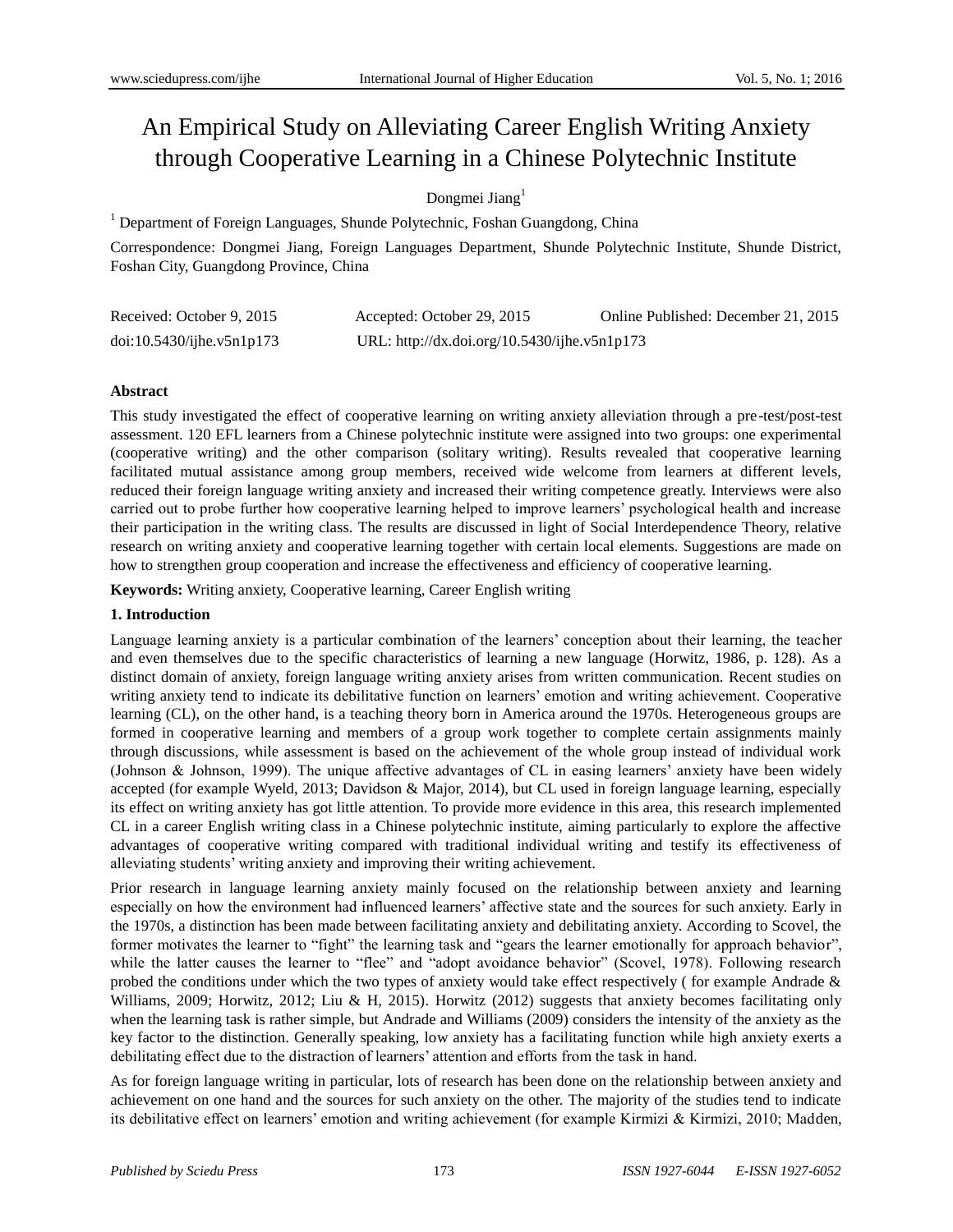Slavin & Logan, 2011; Liu, 2014). Madden, Slavin and Logan (2011) believe that foreign language writing is an output process, which involves complex psychological changes and high anxiety will result in negative emotion, lower students' expectation and effort in writing. As for the sources for such writing anxiety, Cheng (2004) ascribes such high anxiety partly to some external factors such as teachers' unpleasant comments, too much concern of others' judgment and uncertainty about their writing capacities.

Polytechnic institutes in China are actually technical training schools for those whose scores in the National Entrance Examination are not high enough for colleges or universities. The average score of the non-English majors in the entrance examination to a polytechnic institute is around 60 out of 120. Some even got lower than 20. In general, the students here are poor in English, lack self-efficacy and have high English writing anxiety (Zhou & Tang, 2010; Guo & Qin, 2011; Ji & Wang, 2012). Ji and Wang conducted a national research on the English learning of polytechnic institute students and their findings have indicated the negative correlation between foreign language writing anxiety and writing achievement. At the same time, instead of general college English writing, which focuses on commentary essays, career English writing such as invitation, resume, order and so on is instructed in polytechnic institutes and such writing pays extra attention to style and organization. Traditional solitary writing mode, in which the assignment is finished independently and handed to the instructor for correction, causes a great deal of fear to the students, which is debilitating to their writing improvement. Therefore, one of the challenges for English teachers is to create a relaxing environment for the learners, in which writing anxiety is alleviated and they feel enthusiastic about writing and experience more positive emotions during the writing process and finally their writing achievement can be improved. Various methods have been suggested to reduce learners' such comprehension, but "most of them were just theoretical hypothesis without much empirical proof" (Zhou & Tang, 2010).

The unique affective advantages of CL in easing learners' anxiety have been proved theoretically mainly by Social Interdependence Theory, according to which, intrinsic motivation and a joint aspiration are formed in a cooperative group by interpersonal factors and the outcomes of individuals are affected by each other's action (Agarwal & Nagar, 2011). Numerous studies have also provided empirical support to the facilitating effect of CL (for example Johnson & Johnson, 2005; Millis, 2010; Storch, 2013; Han, 2014). Early research by Johnson and Johnson reveals that CL has a long-term influence on learners' attitude, affective state and the entire learning atmosphere. A meta-analysis of 122 studies of cooperative learning was done between 1924 and 1981. The findings show that CL is helpful to students in acquiring more knowledge and strategies, improving their psychological health and enhancing their academic achievement (. Other researchers such as Kagan (1994) also suggests the effectiveness of cooperative learning in alleviating anxiety and creating more opportunities for students to produce language. Some Chinese scholars such as Wang Tan, Sheng Qunli and some other scholars have done plenty of study on the theoretical basis, characteristics and effectiveness of CL (for example Wang, 2007; Ning, 2010; Wang, 2013), but CL used in foreign language learning hasn't been given much consideration. This research tried to ease writing anxiety in a foreign language classroom through cooperative learning.

The following research questions were asked:

- 1. Can learners' writing anxiety be alleviated significantly through cooperative learning?
- 2. If learners' writing anxiety is alleviated effectively, can their writing achievement be improved accordingly?

Further discussion is made on how such changes take place through a series of quantitative and qualitative analysis.

#### **2. Method**

#### *2.1 Participants*

The research was carried out in a polytechnic institute of Southern China from July to February in 2013. Participants were freshmen majoring in computer science. Both the experimental group and the comparison group had 60 students. There were altogether 81 females and 39 males in all, ranging from 18 to 20 with a mean age of 19.10 years and had been studying English for 9-12 years with a mean of 11.3 years.

# *2.2 Experimental procedures*

Since collaborative writing was a completely novel experience to the students, steps were taken cautiously so that the participants were fully prepared.

Preparation One month before the experiment, the theory and techniques of cooperative writing were introduced to the participants of the experimental group followed by several small scale pilots. During the month, participants got a chance to know the names, English levels and personalities of each other, preparing for latter group division.

Experiment period The whole experiment was carried out in the first semester. The author was the instructor of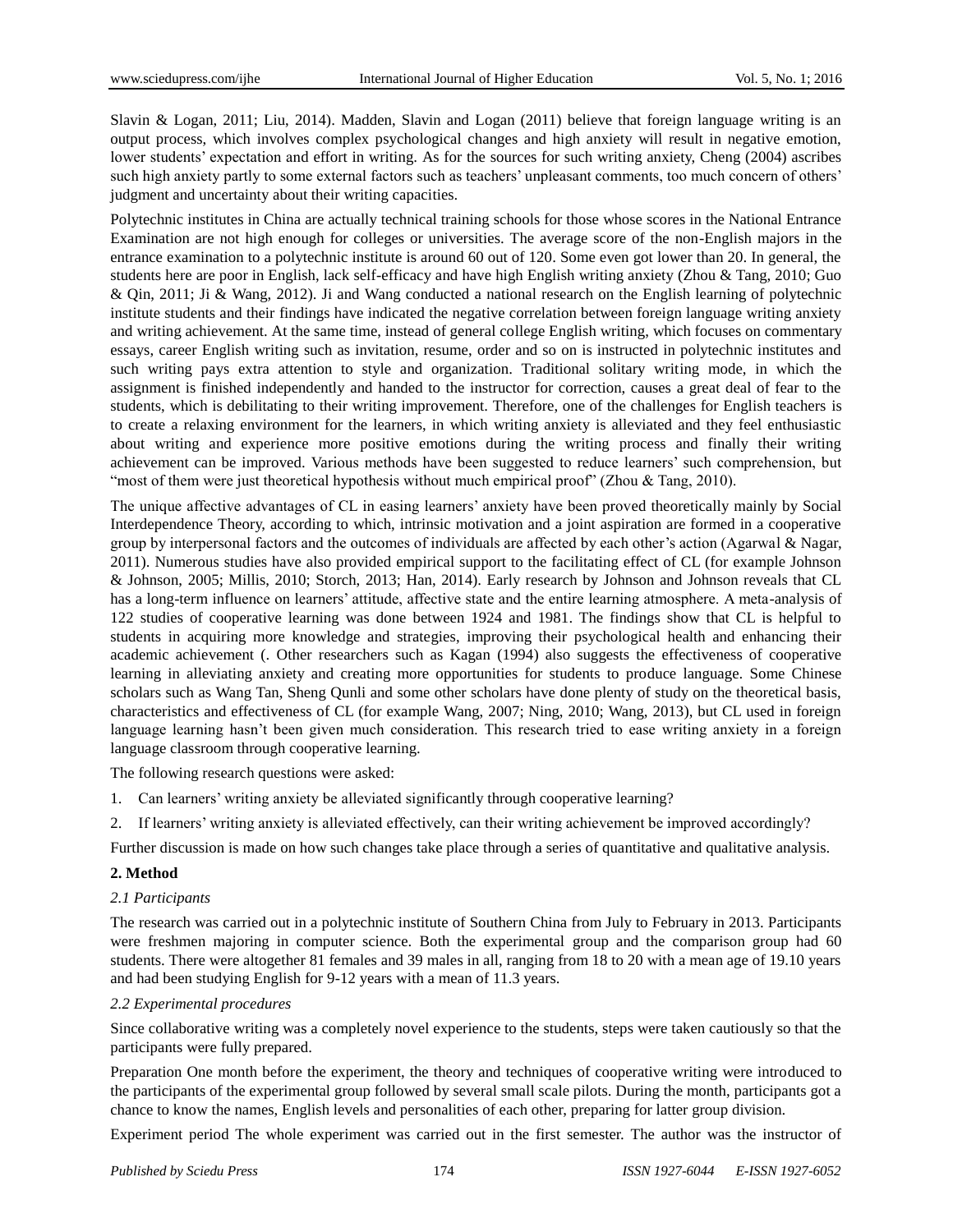college English writing class for both the experimental and the comparison group. In the experimental group, participants were divided into groups of four according to their free will. Those groups were heterogeneous to make sure that each group was comprised of members of various English levels, learning styles and personalities. Every group was given a name and one member was selected as the group leader. As suggested by Wang (2013, p. 94-96), mutual learning goals were established in order to make cooperative learning work effectively. To be specific, "shared risks, joint rewards" principle was adopted, i.e. if all the members of one group scored 10 on the writing assignment, each could receive 10 for their performance score, which accounted for 70% of their final score.

The whole writing procedure consisted of four steps: planning, first drafting, revising and final drafting (Table 1), which is common in the traditional writing, but with a particular "cooperative" nature in this originally designed model. Sharing, explanation, discussion and negotiation were made throughout the whole process and a final mark was given as the group credit instead of an individual score. Four members of the group were responsible for different steps each time, and the total score of the final draft was the group credit, which was also part of the group members' personal score. Seven writing assignments, including meeting notice, customer complaint, memo and so on with the length of about 100 words, were arranged in the experiment. Therefore each member was responsible for any of the four steps at least once. The comparison group was taught in a traditional mode, but the number, topics and length of the writing assignment were the same.

| Table 1. Cooperative writing procedure |  |
|----------------------------------------|--|
|                                        |  |

| Writing steps | Cooperation steps                                                                       |
|---------------|-----------------------------------------------------------------------------------------|
| Planning      | Discussion among group members concerning style, content and organization of the        |
|               | assignment (as shown in Guideline 1). Member 1 takes notes for the ideas.               |
| Drafting      | Member 2 finishes the first draft based on the planning.                                |
| Revising      | Group comments on the first draft with special attention to language accuracy (as shown |
|               | in Guideline 2). Member 3 takes notes on the revised parts.                             |
| Editing       | Member 4 finishes the final draft according to the revising opinion and hands it in.    |

Two guidelines were provided to the groups for their planning and editing, which seemed necessary, because the lack of structured guidelines for students to follow, according to some researchers, is one of the main reasons why the practice failed to improve students' writing significantly (Teo, 2007) or many found it frustrating to implement (Dobao, 2012; Storch, 2013). The two guidelines were easier than those in previous studies, but rather practical and convenient to carry out, especially when the time for group discussion in class was so limited. Guideline 1 was for the planning period, including:

1) Share your opinion about the topic in turn, concerning its style, content and organization.

- 2) Tell each other what you like or dislike about your groupmates' idea and why.
- 3) Find some confusing parts in your groupmates' idea and ask for clarification.

Considering the unique features of career English writing, style and organization were included in the planning part besides content, while in many other studies, only ideas were emphasized in this step.

Guideline 2 was for the editing period, including:

- 1) Take turns to tell your what you particularly like about the article.
- 2) Choose one or two places where you think need improvement.
- 3) Discuss the confusing parts and ask for clarification.
- *2.3 Data Collection Tools*

SLWAI Second Language Writing Anxiety Inventory (SLWAI) (Cheng, 2004) was adjusted and handed out to the participants in the pre-test and the post-test period. The inventory reflected three dimensions of anxiety: cognitive, somatic/physiological and behavioral. A Likert-type scale with five choices was used in scoring. The scale ranged from 1 (strongly agree) to 5 (strongly disagree). All of the positively worded statements, such as "I usually feel comfortable and at ease when writing in English" was reversely scored. Scores from the 27 items were calculated and compared, with the assumption that the higher the score was, the deeper the writing anxiety appeared. Open questions were added in the survey for further exploration. The Lindchie Coperative writing procedure<br>
Thermain University and the College Theorem and the system in Gradislands and the plane in the plane of a wideline of a wideline and the plane of a wideline of a wideline and the

Achievement tests All the participants took a writing test in both the pre-test and the post-test period. The writing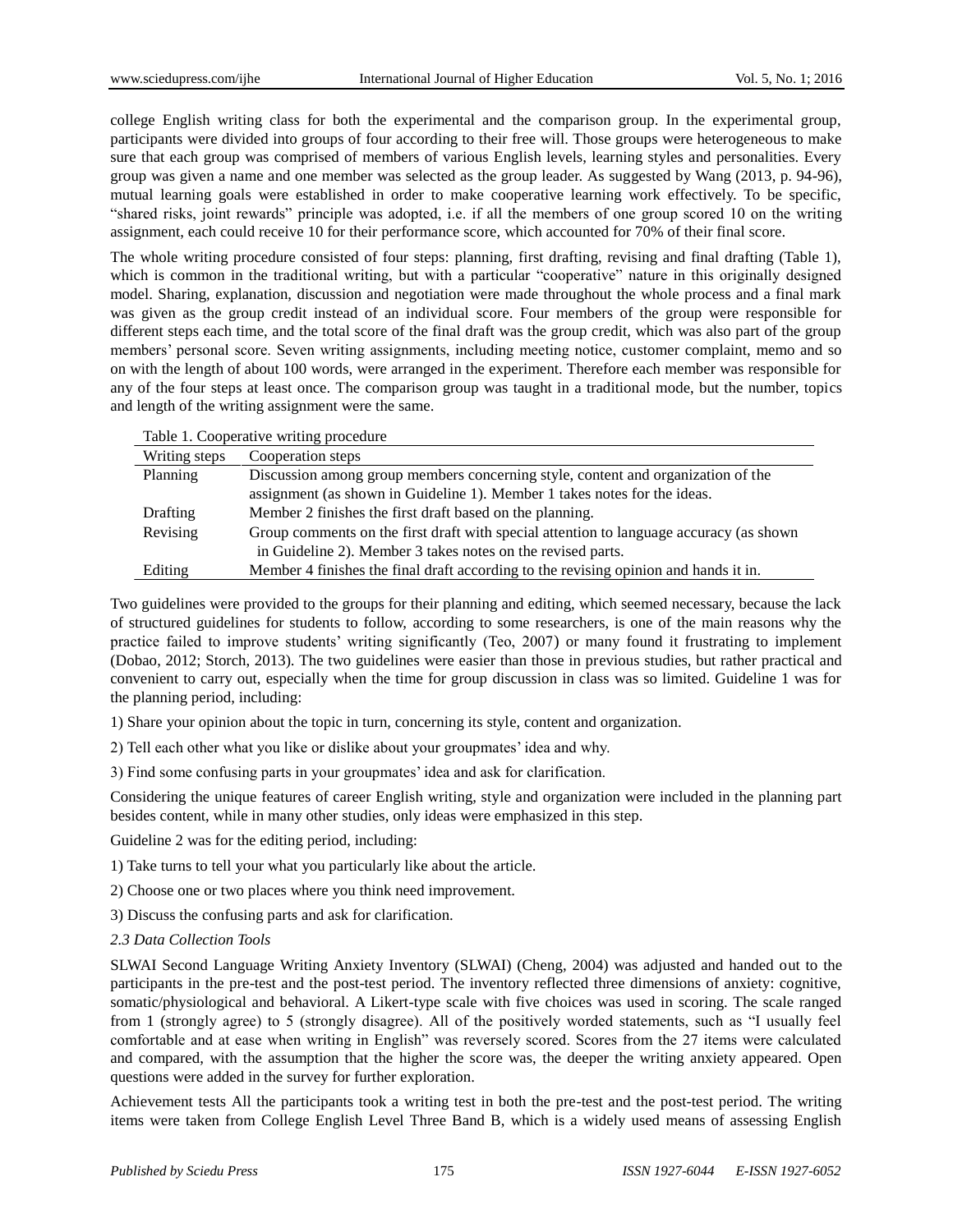achievement of polytechnic students in China. Its reliability and validity are well established. Like most English tests, Band B includes listening, grammar, reading and so on, but has more "career" features. For example, words which are often used at work such as "conference" and "business trip" appear more frequently and the reading and the writing parts are career-centered. The specific writing topic "A Meeting Notice" was taken from the test paper of June, 2011 and the total score was changed to 100 for the convenience of scoring in the research. The same topic was used in the pre-test and the post-test, but considering the long duration of 18 weeks, practice effect can be ignored. The instructor scored the writing according to its organization, language accuracy, length and so on.

Interviews 9 participants, whose foreign language writing anxiety ranked the highest, intermediate and the lowest, were selected to have semi-structured interviews with the instructor during the whole experiment, concerning their attitudes towards cooperative writing and any other changes.

The data collected from the surveys and the tests were analyzed through T-tests in the 18th version of SPSS. The data from the interviews were also transformed into written materials and put into further analysis. Numbers instead of real names were applied to refer to a specific person in the interpretation of the questionnaires and the transcription of the interviews, which insured the students' privacy and encouraged them to express their opinions freely. It was also one of the reasons why the students gave their consent to the research and further interpretation.

## **3. Results**

Changes between the two groups and within themselves during the whole process were compared through independent-samples and paired-samples T tests. P values < 0.05 were considered statistically significant.

*Research question 1: Can learners' writing anxiety be alleviated significantly through cooperative learning?*

To reduce the influence of various factors, independent-samples T tests were conducted both in the experimental group and comparison group in the pre- and post- test period. The result indicates that in the pre-test, the means of scores of foreign language writing anxiety are not significantly different between the experimental group (mean = 94.78 $\pm$ 9.84) and the comparison group (mean = 93.08 $\pm$ 9.64), t (118) = 1.01, p= 0.316. In the post-test period, when CL had been adopted in the experimental group while traditional teaching mode was conducted in the comparison group, the difference of anxiety between the two groups reached a statistical significance ( $p =$  $0.001 \le 0.05$ ).

|           | Class              | N  | Mean  | Std.Deviation |        | df     | $Sig.(2-tailed)$ |
|-----------|--------------------|----|-------|---------------|--------|--------|------------------|
| Pre-test  | Experimental class | 60 | 94.78 | 9.84          | 1.01   | 118    | 0.316            |
| anxiety   | Comparison class   | 60 | 93.08 | 9.64          | 1.01   | 117.14 | 0.316            |
| Post-test | Experimental class | 60 | 84.35 | 14.09         | $-3.4$ | 118    | $0.001**$        |
| anxiety   | Comparison class   | 60 | 91.97 | 10.18         | $-3.4$ | 107.39 | $0.001**$        |
|           |                    |    |       |               |        |        |                  |

As for the changes of participants' writing anxiety within the two groups themselves, Table 3 shows a significant reduction in the experimental group, but not with the comparison group.

| Table 3. Paired-samples T test of writing anxiety |  |  |  |  |  |
|---------------------------------------------------|--|--|--|--|--|
|---------------------------------------------------|--|--|--|--|--|

|                  |           | Class                                                                   |       | N    | Mean          | Std.Deviation                  |            | t      | df     |      |    | $Sig.(2-tailed)$ |
|------------------|-----------|-------------------------------------------------------------------------|-------|------|---------------|--------------------------------|------------|--------|--------|------|----|------------------|
|                  | Pre-test  | Experimental class                                                      |       | 60   | 94.78         |                                | 9.84       | 1.01   | 118    |      |    | 0.316            |
|                  | anxiety   | Comparison class                                                        |       | 60   | 93.08         |                                | 9.64       | 1.01   | 117.14 |      |    | 0.316            |
|                  | Post-test | Experimental class                                                      |       | 60   | 84.35         | 14.09                          |            | $-3.4$ | 118    |      |    | $0.001**$        |
|                  | anxiety   | Comparison class                                                        |       | 60   | 91.97         | 10.18                          |            | $-3.4$ | 107.39 |      |    | $0.001**$        |
|                  |           | reduction in the experimental group, but not with the comparison group. |       |      |               |                                |            |        |        |      |    |                  |
|                  |           | Table 3. Paired-samples T test of writing anxiety                       |       |      |               | <b>Paired Differences</b>      |            |        |        |      |    |                  |
|                  |           |                                                                         |       |      |               | 95% Confidence Interval of the | Difference |        |        |      |    |                  |
|                  |           |                                                                         | Mean  |      | Std.Deviation | Lower                          | Upper      |        |        | t    | df | Sig.(2-tailed)   |
|                  |           | Experimental class in<br>pre-test - Experimental<br>class in post-test  | 10.43 |      | 12.47         | 7.21                           | 13.65      |        |        | 6.48 | 59 | $0.005**$        |
| Pair 1<br>Pair 2 |           | Comparison class in<br>pre-test - Comparison<br>class in post-test      | 1.12  | 4.98 |               | 0.17                           | 2.40       |        |        | 1.74 | 59 | 0.088            |

*Research question 2: If learners' writing anxiety is alleviated effectively, can their writing achievement be improved*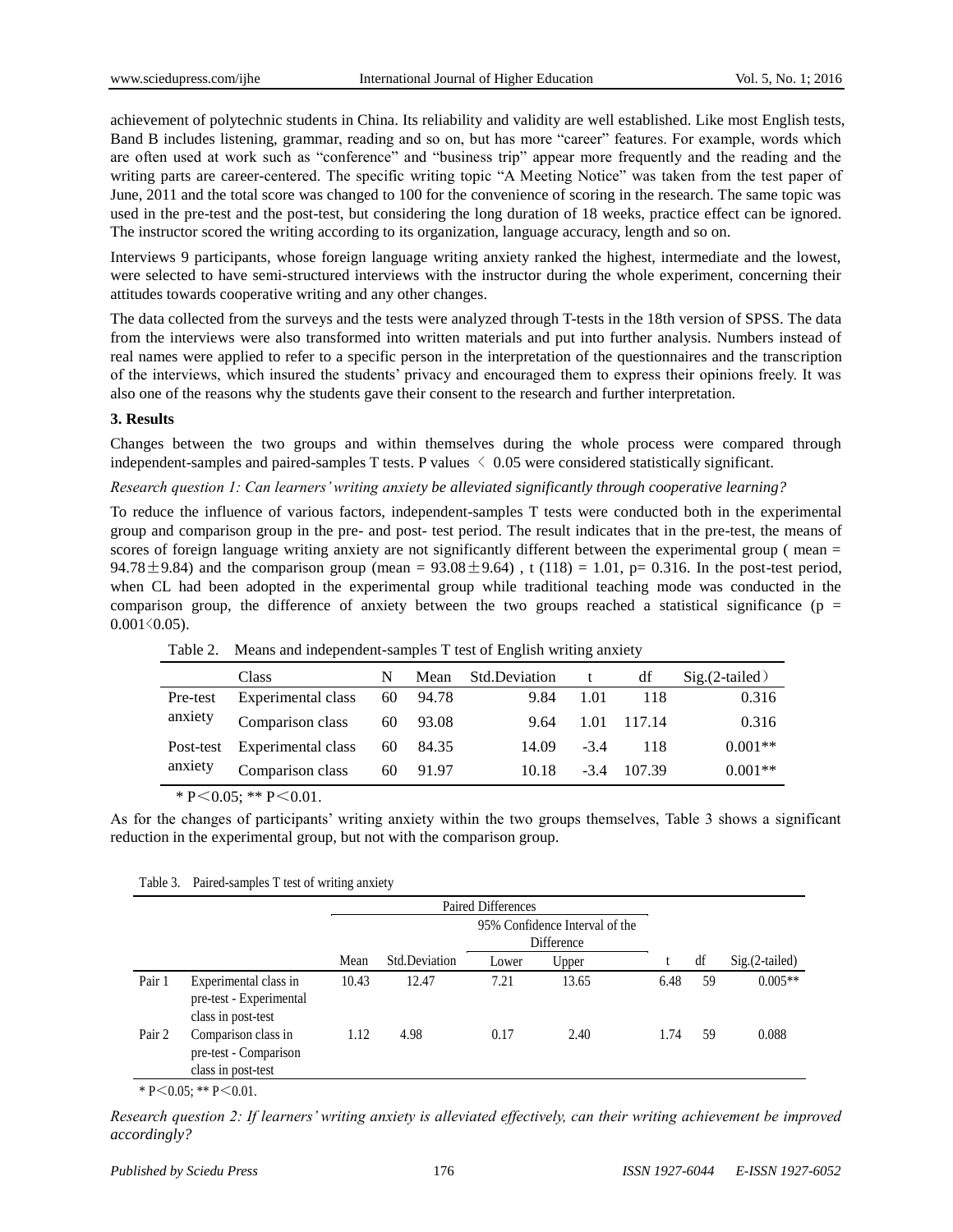In terms of writing achievement, the experimental group (mean =  $78.08 \pm 9.13$ ) and the comparison group (mean = 78.18 $\pm$ 8.44) is almost at the same level, t (118) = -0.06, p = 0.95 $>$ 0.05, as shown in Table 4.

|             | Class              |                             | Mean  | Std.Deviation |           | df     | $Sig.(2-tailed)$ |
|-------------|--------------------|-----------------------------|-------|---------------|-----------|--------|------------------|
| Pre-test    | Experimental class | 60                          | 78.08 | 9.13          | $-0.06$   | 118    | 0.95             |
| achievement | Comparison class   | 60                          | 78.18 | 8.44          | $-0.06$   | 117.28 | 0.95             |
| Post-test   | Experimental class | 60                          | 84.67 | 6.77          | 4.48      | 118    | $0.007**$        |
| achievement | Comparison class   | 60<br>78.57<br>4.48<br>8.09 |       | 114.46        | $0.007**$ |        |                  |
|             |                    |                             |       |               |           |        |                  |

Table 4. Means and independent-samples T test of English writing achievement

 $* P \leq 0.05$ ;  $* P \leq 0.01$ .

However, after the adoption of cooperative writing, the difference reached a statistical significance in the post-test (p  $=0.007<0.05$ ) as shown in Table 4.

As for the changes of participants' writing achievement within the two groups themselves, Table 5 clearly illustrates the significant difference in the experimental group ( $p = 0.009<0.05$ ) and the insignificant difference for the comparison group ( $p = 0.324 \ge 0.05$ ), which proves that cooperative writing approach has increased the participants' writing ability effectively.

|               |                                                                                                                                                                                                                                                                                                                                                                                                                                                                                                                                                                                                                             |         | <b>Paired Differences</b> |                                              |         |          |    |                  |
|---------------|-----------------------------------------------------------------------------------------------------------------------------------------------------------------------------------------------------------------------------------------------------------------------------------------------------------------------------------------------------------------------------------------------------------------------------------------------------------------------------------------------------------------------------------------------------------------------------------------------------------------------------|---------|---------------------------|----------------------------------------------|---------|----------|----|------------------|
|               |                                                                                                                                                                                                                                                                                                                                                                                                                                                                                                                                                                                                                             |         |                           | 95% Confidence Interval of<br>the Difference |         |          |    |                  |
|               |                                                                                                                                                                                                                                                                                                                                                                                                                                                                                                                                                                                                                             | Mean    | Std.Deviation             | Lower                                        | Upper   | t        | df | $Sig.(2-tailed)$ |
| Pair 1        | Experimental class in<br>pre-test - Experimental<br>class in post-test                                                                                                                                                                                                                                                                                                                                                                                                                                                                                                                                                      | $-6.58$ | 4.52                      | $-7.75$                                      | $-5.42$ | $-11.28$ | 59 | $0.009**$        |
| Pair 2        | Comparison class in<br>pre-test - Comparison<br>class in post-test                                                                                                                                                                                                                                                                                                                                                                                                                                                                                                                                                          | $-0.38$ | 2.99                      | $-0.16$                                      | 0.38    | $-0.99$  | 59 | 0.324            |
|               | $P \le 0.05$ ; ** $P \le 0.01$ .                                                                                                                                                                                                                                                                                                                                                                                                                                                                                                                                                                                            |         |                           |                                              |         |          |    |                  |
| 4. Discussion |                                                                                                                                                                                                                                                                                                                                                                                                                                                                                                                                                                                                                             |         |                           |                                              |         |          |    |                  |
|               | 4.1 The effect of CL on participants' writing anxiety                                                                                                                                                                                                                                                                                                                                                                                                                                                                                                                                                                       |         |                           |                                              |         |          |    |                  |
|               | (Agarwal & Nagar, 2011, p. 32-33). In this case, the alleviation of anxiety can be explained in the following aspects<br>according to the interviews and previous research. Firstly, the "shared risks" principle made them immune of<br>individual humiliation even if the total score was low. The new instruction received warm welcome from the students<br>which reflected in their meticulous completion of the questionnaires and profound talk in the interviews. One of the<br>most frequently mentioned advantages of cooperative writing was the humiliation-free environment. As one<br>interviewee has stated, |         |                           |                                              |         |          |    |                  |
|               | "In the traditional writing mode, I often felt frustrated by low scores and the mistakes located by the teacher. Every<br>time the writings were handed out, I put mine directly into the bag and wouldn't let my classmates see in case my<br>classmates judge me by the scores. The whole writing thing was literally a torture. But now I feel much relieved.<br>Since the credit is given to the whole group, no humiliation is personal and I am free to try what I can. Anyway, my<br>groupmates will give me immediate feedback before the final draft."                                                             |         |                           |                                              |         |          |    |                  |
|               | From the cited words above and some other interviewees' echoing, it can be inferred that the guarantee of group<br>risk-sharing helped to release learners' writing anxiety when the final draft became the fruit of joint efforts.                                                                                                                                                                                                                                                                                                                                                                                         |         |                           |                                              |         |          |    |                  |
|               | Secondly, the atmosphere in the experimental class had changed from being competitive to being supportive and<br>learners' concern of others' judgment could be greatly eased. As one weaker participant put it,                                                                                                                                                                                                                                                                                                                                                                                                            |         |                           |                                              |         |          |    |                  |
|               | "When writing by myself, lots of uncertainties need to be resolved and I felt helpless. I wouldn't bother my<br>classmates when they cared so much about their own writing. Neither would I turn to the teacher because that would                                                                                                                                                                                                                                                                                                                                                                                          |         |                           |                                              |         |          |    |                  |

#### **4. Discussion**

#### *4.1 The effect of CL on participants' writing anxiety*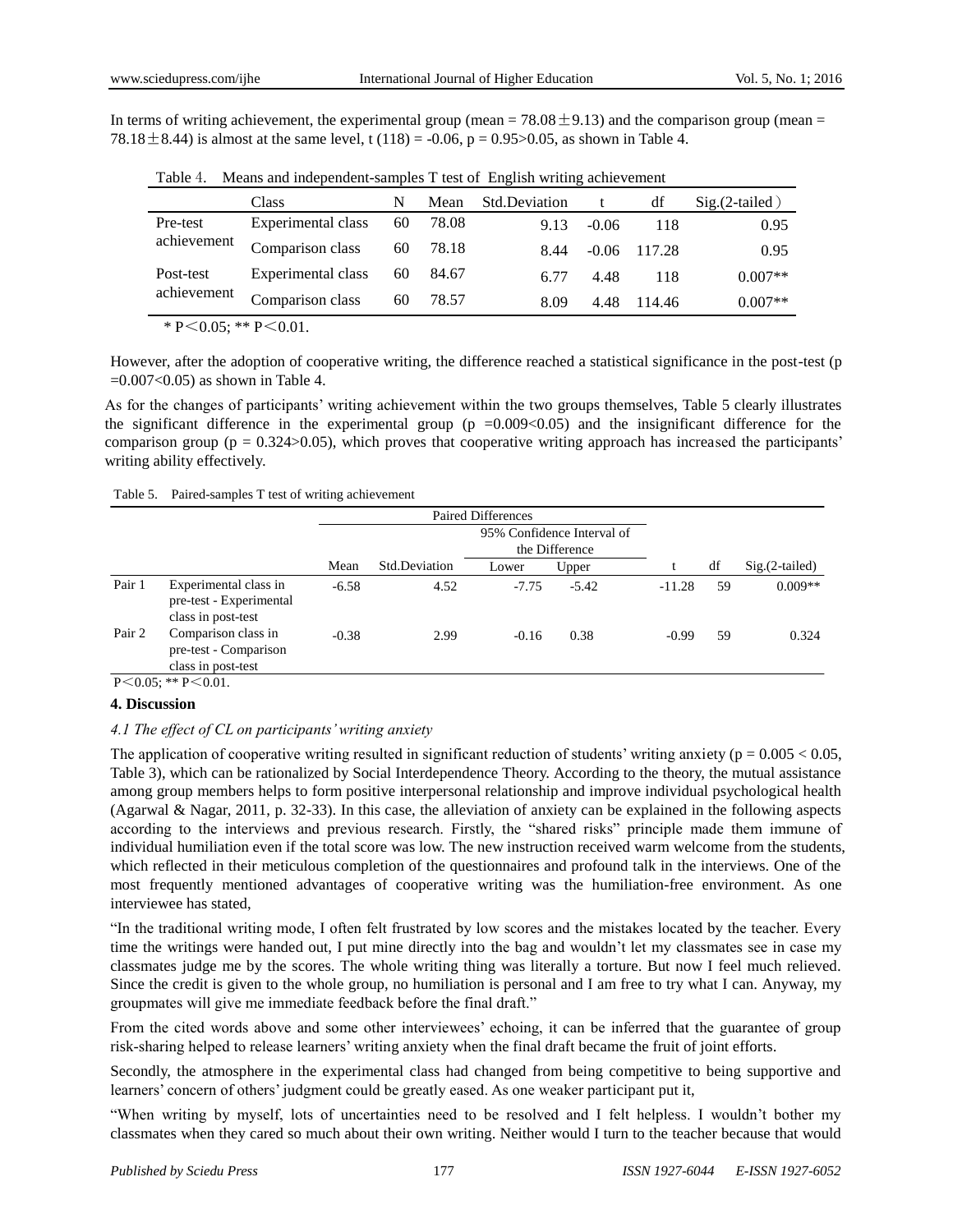catch too much attention and people would think I'm stupid or so eager to succeed. Now we are on the same boat and timely support is always available. Every time I ask for help, I feel proud because I am taking things quite seriously and trying my best to contribute to the whole team."

CL's benefit to low proficient students has been revealed in previous research (for example Andrade & Williams, 2009; Wang, 2013), but in the Chinese context, high proficient ones also found CL helpful. As one interviewee revealed,

"When writing independently, I found it difficult to be active in class. At the beginning, I shared my ideas a lot, but slackened gradually because the activeness isolated me from my reticent classmates. However, when working in groups, I am regarded as a person with sharp perspectives and have been encouraged a lot by my partners to speak out because it's useful for the improvement of our writing assignment."

The revelation reflects the influence of the Chinese Golden Mean of Confucianism, in which collectivism is accepted as the social norm while eagerness for progress or too much individual performance is not recommended. Such phenomenon had appeared in Ning's research of CL Chinese tertiary learners , who were usually "afraid of being thought of as show-offs" and were likely to "keep silent even if they have some good ideas" (Ning, 2010, p. 67). But in cooperative learning, since all the efforts were made for the benefit of the whole group, high proficient learners were enabled to play to their strengths without being isolated from others. CL, in this case, acted as a platform, justifying weaker students' help seeking and stronger students' tutoring without making anybody feeling embarrassed.

Thirdly, learners' worries about their writing ability could also be effectively reduced and their proficiency got improved during the writing process. The pleasant atmosphere facilitated more opportunities for group members to encourage, praise and support each other. According to the class observations and interviews, learners at different levels did what they could for the common goals and benefit respectively. The intermediate and high proficient participants' writing ability could be improved through speaking out their ideas and clarifying confusing parts. For the low proficient ones, who used to have lots of hesitation in asking for help, CL gave them the trigger to engage themselves more in clearing things up and doing what they could. Otherwise, they couldn't finish their parts of the writing process (as shown in Table 1), making the whole group suffer. Now they managed to contribute brilliant ideas in spite of their low language accuracy. Some even showed their happiness in note taking for their group because they could understand better through writing things down. More importantly, they felt needed when doing something for others. In this way, collectivism's role had changed from being "debilitative" in the traditional independent writing to being "facilitative" in the experimental class, during which CL worked as a turning point by making mutual assistance and individual contribution compulsory.

In fact, with the supportive atmosphere forming in the classroom, the teacher' role was gradually shifting from an authoritative figure to a "facilitator" and a "consulter". One reason was that after deep discussion within their groups, the students turned to the instructor with more specific questions, such as the choices of words in an invitation and even the location of dates in a letter, which made the teachers' suggestions more relevant.

So far, the three main sources for foreign language writing anxiety, i.e. teachers' unpleasant remarks, too much concern of others' judgment and uncertainty about their writing capacities, had been dealt with appropriately in cooperative writing. Of course, not all the debilitating anxiety, which had been accumulated from years of unpleasant writing experiences, could be alleviated by cooperative learning overnight. The degree of the reduction of their writing anxiety varied from person to person in accordance with the intensity of the participants' original worries, their acceptance of cooperative learning and the maturation of its operation. However, it can be assumed that, in general, less debilitating anxiety was endured while more enjoyment of mutual assistance and contribution was conveyed in the experimental class.

# *4.2 The effect of CL on foreign language writing achievement*

While the significant improvement of the participants' writing ability is probably due to the adoption of cooperative learning and the reduction of writing anxiety, we tend to treat the link carefully given the complexity of the writing process and the distinction between debilitating anxiety and facilitating anxiety. However, the significant reduction of writing anxiety in the experimental class might shed some light on why learners showed more willingness to work harder on their writing assignments and how their writing capacities got improved accordingly. One reason for such improvement is that the writing anxiety in the CL class had been changing from being debilitative to being facilitative as a result of the significant reduction, which has been discussed above. According to Andrade and Williams' principle, the intensity of the anxiety decides the type and a low-anxiety state has a facilitative function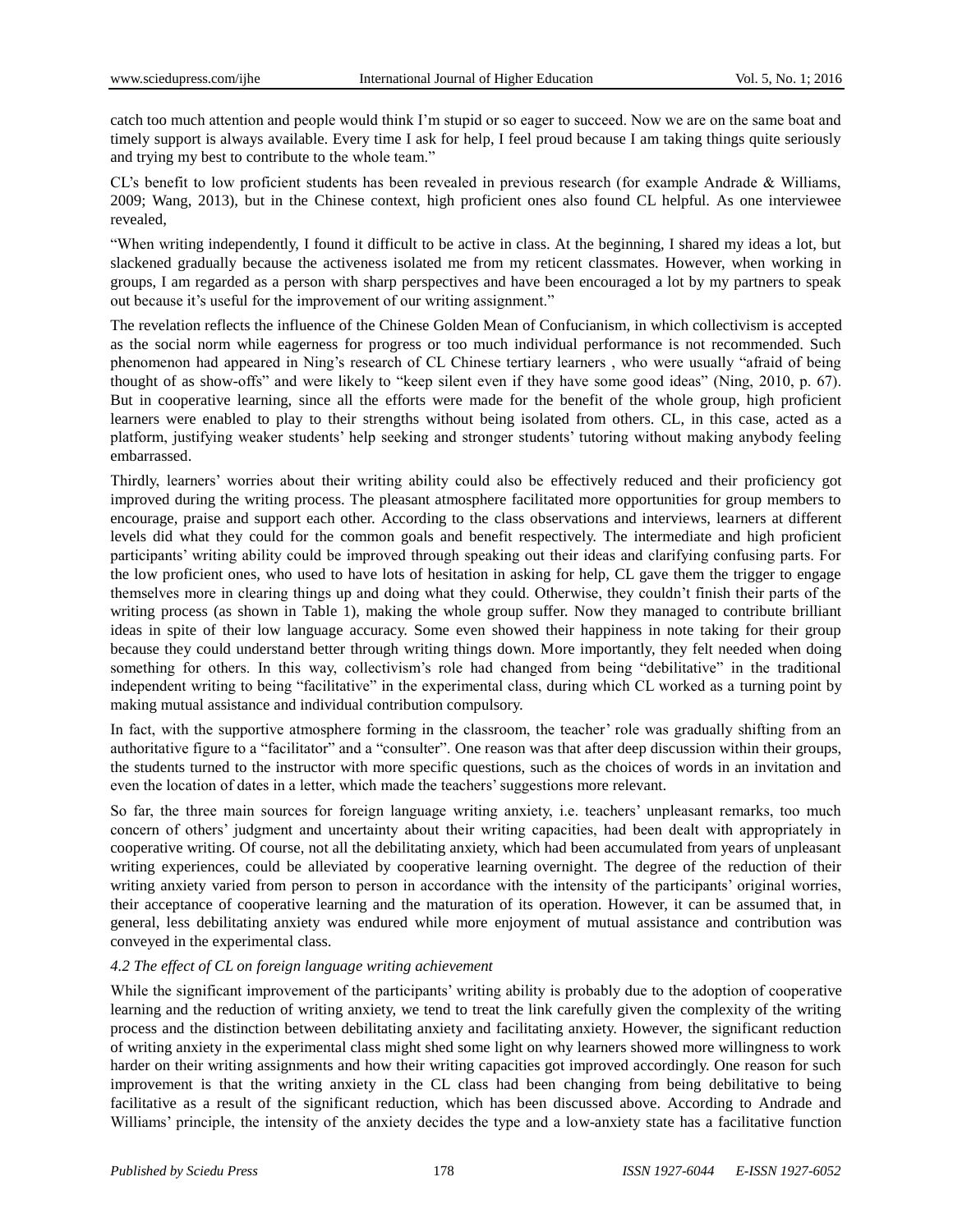(Andrade & Williams, 2009). In this situation, the significant reduction of the writing anxiety in the CL class helped learners restore the hope to "fight" the writing task instead of adopting a negative attitude or just giving up. Such affective changes and its effect to learning can also be theoretically supported by Krashen. The Affective Filter Hypothesis suggests that learners' language input will be "filtered" through their affective factors (Krashen, 1982; Krashen, 2003). As discussed above, the anxiety is greatly relieved in a cooperative writing class, which means the passage of the affective "filter" is widened and language input and writing knowledge can be absorbed better, and therefore learners' writing achievement can be improved significantly.

In the experimental class, one of the most obvious changes was that learners began to take the feedback from their group members and the teacher seriously instead of just putting the suggestions away, which happened in the comparison class. One of the reasons was, as many learners had admitted, that they began to enjoy the writing process and would like to learn more. As one interviewee stated,

"I used to be afraid of the teacher's feedback, because it reminded me how much I need to catch up. What's more, even though I tried to correct the mistakes, new problems would arise in the following assignments. Sometimes I even made the same mistakes, which was rather frustrating. But I am eager to check the feedback with my group members now because we have discussed a lot about the content, grammar and other details and really want to see whether it works. Sometimes, we also argue about the reasonability of the comments and even go to the teacher for further explanation, which is unimaginable compared with my reluctance in the past. Surprisingly, I can remember the knowledge about writing and the language better through all this involvement."

Higher intake of the feedback and lower repetition of the same mistakes have also been mentioned in Storch's book on collaborative writing, in which the author revealed that uptake and retention might be affected by linguistic and affective factors, including the type of errors learners had made in their writing (Storch, 2013, p. 122-123).

Apart from the affective advantages of the CL writing class, attention and cognition reallocation also explains learners' improvement of their writing capacities when the writing anxiety was significantly relieved. As Andrade and Williams have observed, debilitating anxiety diverts a substantial amount of students' attention and caused "inability to concentrate" (Andrade & Williams, 2009, p. 11). As far as foreign language writing is concerned, the three main sources of learners' writing anxiety have been accumulated from previous unhappy experiences, but have little to do with the writing task in hand. The significant reduction of such task-irrelevant anxieties enabled more attention and cognition to be redirected towards the assignment itself. Learners could put their uncertainties on the table and try to figure out possible ways to deal with them. As one interviewee mentioned,

"…during the discussion about an invitation letter, we spend more time talking about our problems. It is amazing that we have so many uncertainties in common, such as tense and the differences between adjectives and adverbs. If we still could not solve the problems, we would turn to the teacher for help and wouldn't feel ashamed at all. On the contrary, I feel excited because I could actually talk about my problems and got them solved instead of remaining afraid of all sorts of problems or just giving up trying."

The acknowledgement was echoed by several other learners, which proved the affective advantages of cooperative writing and its facilitative effect to language learning, i. e., learners could figure out what their difficulties were when they shared their ideas about a certain topic and asked for clarification through different steps (as shown in Table 1), which resulted in their enhanced achievement.

Furthermore, when learners' anxiety about low-level mistakes such as language accuracy was alleviated, more commitment was put into high-level metacongnitive knowledge and skills. Just as Johnson & Johnson pointed out, a supportive atmosphere could develop their learning and result in process gain, including higher-level reasoning, more frequent generation of new ideas and so on (Johnson, 1999, p. 72). According to the interviews, through the explanation, clarification and negotiation in the writing steps, more meta-cognitive knowledge on writing such as idea generation as well as language accuracy were acquired or got deeply digested when learners communicated with each other. Intermediate and high proficient participants' writing ability could also be improved through speaking out their ideas and clarifying the confusing parts.

With better performance in their writing, learners felt less anxiety and more confidence. Meanwhile, with lower anxiety, their writing achievement would get enhanced further. Thus, a benign circle was formed between learners' writing anxiety and their writing achievement.

One thing worth discussing is the decreasing of writing achievement of the comparison group. It might seem impossible that the learners' writing ability didn't improve after a whole semester's study, but it is actually quite common in many polytechnic institutes even colleges that learners' English level wouldn't improve at all if their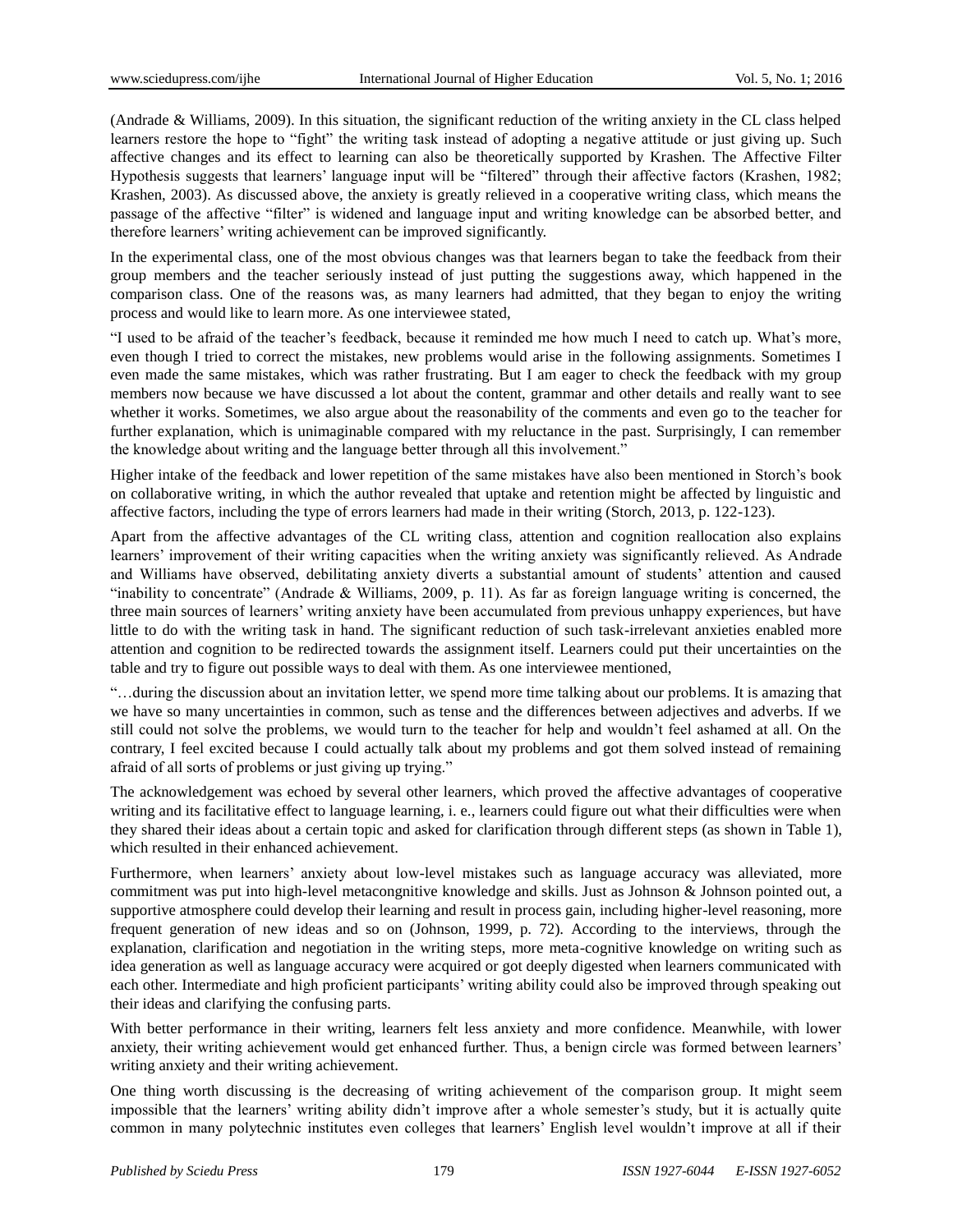English learning is not effective. That's why learners in those schools are encouraged to take College English Level Three Band B test in the early session of the first semester when their English is still fine after the intense training for the National Entrance Examination.

#### *4.3 Some advice for teachers*

Some pedagogical experience has been acquired from the study and may be helpful for all stakeholders in ELT locally and internationally.

Elaborate preparation. A preparation period around one month is necessary and various activities can be arranged to provide learners with enough chances to get to know their classmates' language levels, learning styles, personalities and so on so that they can make a discrete choice on their group members.

Group forming. Previous research has emphasized the heterogeneity of CL groups (for example Johnson, 2009; Storch, 2013). However, more local elements should be taken into consideration. For example, some learners chose to stay with their friends or roommates due to Chinese or even Asian people's concept of interpersonal harmony, but according to the interviews, they preferred to work with high proficient ones deep down inside. So it's crucial for the teacher to sense the need and coordinate group forming carefully without causing any embarrassment.

Teachers' role. The teacher's participation in cooperative writing should be withdrawn gradually. For the students in China and other Asian countries, the teacher stands for the authority and they won't feel safe or satisfied until the teacher reads through their writings sentence by sentence and makes thorough comments. To make them believe that cooperative writing is a formal and useful instruction, the teacher need to set sufficiently detailed guidelines for each step of the writing process and even check with the group members together to make their group discussion effective and efficient.

#### **5. Conclusion**

This study contributes to the implementation of cooperative learning in the writing class of a polytechnic institute, proving it to be a feasible and effective approach to alleviate learners' writing anxiety significantly and increase their writing competence greatly. When generalizing the findings of the present study, however, one should use caution because many things can influence learners' writing anxiety, such as their motives, learning styles and language proficiency, but only the instruction of cooperative learning was considered as the main factor that differed the experimental group and the comparison group. Therefore, additional research should testify how effective CL is when those factors are also taken into account.

Studies on cooperative writing are in great lack or in Storch's words "in its infancy" (Storch, 2013, p. 193), so there's still a lot of room for improvement. Further research can be done on the varieties of cooperative writing, such as encouraging inter-team competition to heighten team-spirit or incorporating improvement points to indicate teams' improvements over their previous work. More studies can also be done on how cooperative learning will take effect when used in English listening, speaking and reading, so that a comprehensive view can be obtained on the application of CL in foreign language learning and teaching.

#### **Acknowledgements**

This research was supported by Grant No.20, 2007 from the China Department of Higher Education and Grant No. 2, 2015 "The Model Building of Foreign English Teachers' Professional Development in Polytechnic Institutes" from English Teaching Guide Committee of Higher Vocational Education in Guangdong Province. Lots of thanks should be given to Hongjun Li, Xuelin Qiu and Liqing Liang for their proof reading and all the support.

#### **References**

Agarwal, R., & Nagar. N. (2011). *Cooperative Learning*. Delhi: Kalpaz Publications.

Andrade, M., & Williams. K. (2009). Foreign language learning anxiety in Japanese EFL university classes: Physical, emotional, expressive and verbal reactions. *Sophia Junior College Faculty Journal ,* 29, 1-24.

Cheng, Y. (2004). A measure of second language writing anxiety: Scale development and preliminary validation. *Journal of Second Language Writing,* 13 (4), 13-335.<http://dx.doi.org/10.1016/j.jslw.2004.07.001>

- Dobao, A. F. (2012). Collaborative writing tasks in the L2 classroom: Comparing group, pair and individual work. *Journal of Second Language Writing*, 21, 40-58.<http://dx.doi.org/10.1016/j.jslw.2011.12.002>
- Davidson, N., & Major, C. H. (2014). Boundary crossings: Cooperative learning, collaborative learning, and problem-based learning. *Journal on Excellence in College Teaching*, 25, 7-55.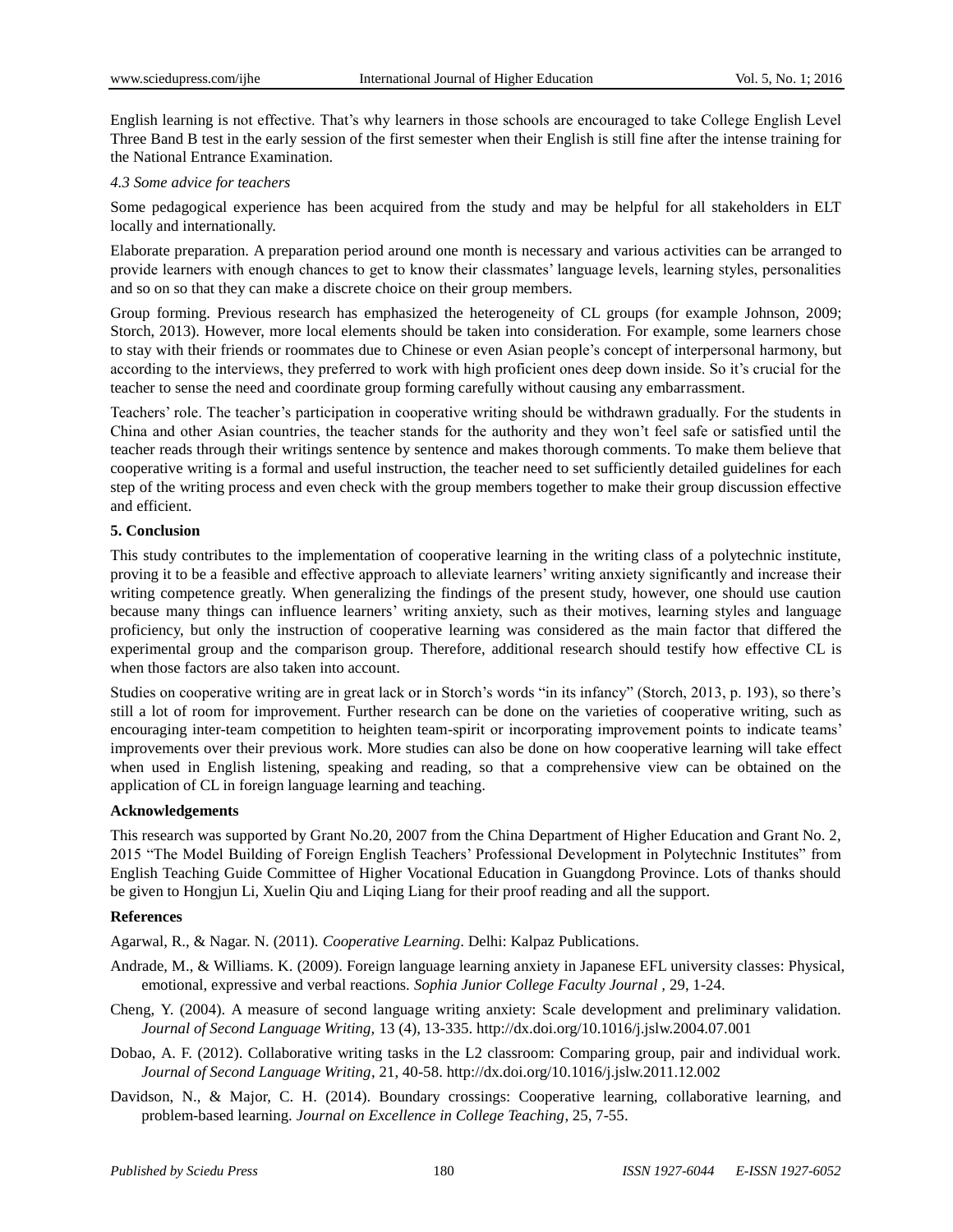- Guo, Y., & Qin. X. (2011). English writing anxiety report and implications to writing teaching. *Foreign Language World ,* 33 (2), 64-68.
- Horwitz, E. K., Horwitz, M. B., & Cope. J. A. (1986). Foreign Language Classroom Anxiety. *The Modern Language Journal,* 70 (2), 125-132. <http://dx.doi.org/10.1111/j.1540-4781.1986.tb05256.x>
- Horwitz, E. K. (2012). *Becoming a Language Teacher: A Practical Guide to Second Language Learning and Teaching.* Boston: Allyn & Bacon.
- Ji, S. and Wang. Z. (2012). *Theoretical and Practical Exploration on Higher Vocational English Education.* Beijing: Beijing Normal University Publishing Group.
- Johnson, W. D., & Johnson. T. R. (1999). Making cooperative learning work. *Theory into Practice,* 38 (2), 67-73. <http://dx.doi.org/10.1080/00405849909543834>
- Johnson, W. D., & Johnson. T. R. (2005). New development in social interdependence theory. *Genetic, Social, and General Psychological Monograph,* 131 (4), 285-358.<http://dx.doi.org/10.3200/MONO.131.4.285-358>
- Johnson, W. D., & Johnson. T. R. (2009). An educational psychology success story: Social interdependence theory and cooperative learning. *Educational Researcher,* 38 (5), 365-379. http://dx.doi.org/10.3102/0013189X09339057
- Kagan, S. (1994). *Cooperative Learning.* San Clemente: Kagan Publishing .
- Kirmizi, O., & Kirmizi. G. D. (2015). An investigation of L2 Learners' Writing Self-efficacy, writing anxiety and its causes at Higher Education in Turkey. *International Journal of Higher Education,* 4 (2), 57-66. <http://dx.doi.org/10.5430/ijhe.v4n2p57>
- Krashen, D. S. (1982). Acquiring a second language. *World Englishes,* 1 (3), 97-101. http://dx.doi.org/10.1111/j.1467-971X.1982.tb00476.x
- Krashen, D. S. (2003). *Explorations in Language Acquisition and Use: The Taipei lectures*. Portsmouth, NH: Heinemann.
- Han, H. (2014). Transforming EFL Classes from Lecturing to Cooperative Learning. *Journal of Language Teaching and Research,* 5, 948-952[. http://dx.doi.org/10.4304/jltr.5.4.948-952](http://dx.doi.org/10.4304/jltr.5.4.948-952)
- Liu, D. (2014). *Research on the Psychology and Language of ESL Writing.* Beijing: China University of Geosciences Press.
- Liu, M., & H. N. (2015). Chinese University EFL Learners' Foreign Language Writing Anxiety: Pattern, Effect and Causes. *English Language Teaching,* 8, 46-58[. http://dx.doi.org/10.5539/elt.v8n3p46](http://dx.doi.org/10.5539/elt.v8n3p46)
- Madden, N. A., Slavin. R. E., & Logan. M. (2011). Effects of cooperative writing with embedded multimedia: a randomized experiment. *Effective Education,* 3 (1), 1-9[. http://dx.doi.org/10.1080/19415532.2011.603914.](http://dx.doi.org/10.1080/19415532.2011.603914)
- Millis, B. (2010). *Cooperative Learning in Higher Education: Across the Disciplines, across the Academy.* Sterling VA: Stylus Publishing LLC .
- Ning, H. (2010). Adapting cooperative learning with teritary ELT. *ELT Journal,* 65 (1), 60-70. <http://dx.doi.org/10.1093/elt/ccq021>
- Scovel, T. (1978). The effect of affect: A review of the anxiety literature. *Language Learning,* 28 (1), 129-142. <http://dx.doi.org/10.1111/j.1467-1770.1978.tb00309.x>
- Storch, N. (2013). *Collaborative Writing in L2 Classrooms*. Bristol: Multilingual Matters Limited.
- Teo, A. S. (2007). A writing method to help English language learners. *English Teaching Forum,* 4, 18-25.
- Wang, T. (2007). Wang Tan. *An introduction to cooperative instruction.* Jinan, China: Shandong Education Press.
- Wang, T. (2013). *Basic Principles of Cooperative Instruction.* Jinan, China: Shandong Education Press.
- Wyeld, T. G. (2013). Using activity theory to study cooperative learning. *Int. J. Innovation and Learning,* 13, 430-450.<http://dx.doi.org/10.1504/IJIL.2013.054238>
- Zhou, B., & Tang. J. (2010). An empirical study of the influence of L2 writing apprehension on L2 writing process. *Foreign Language Education,* 31 (1), 64-68.